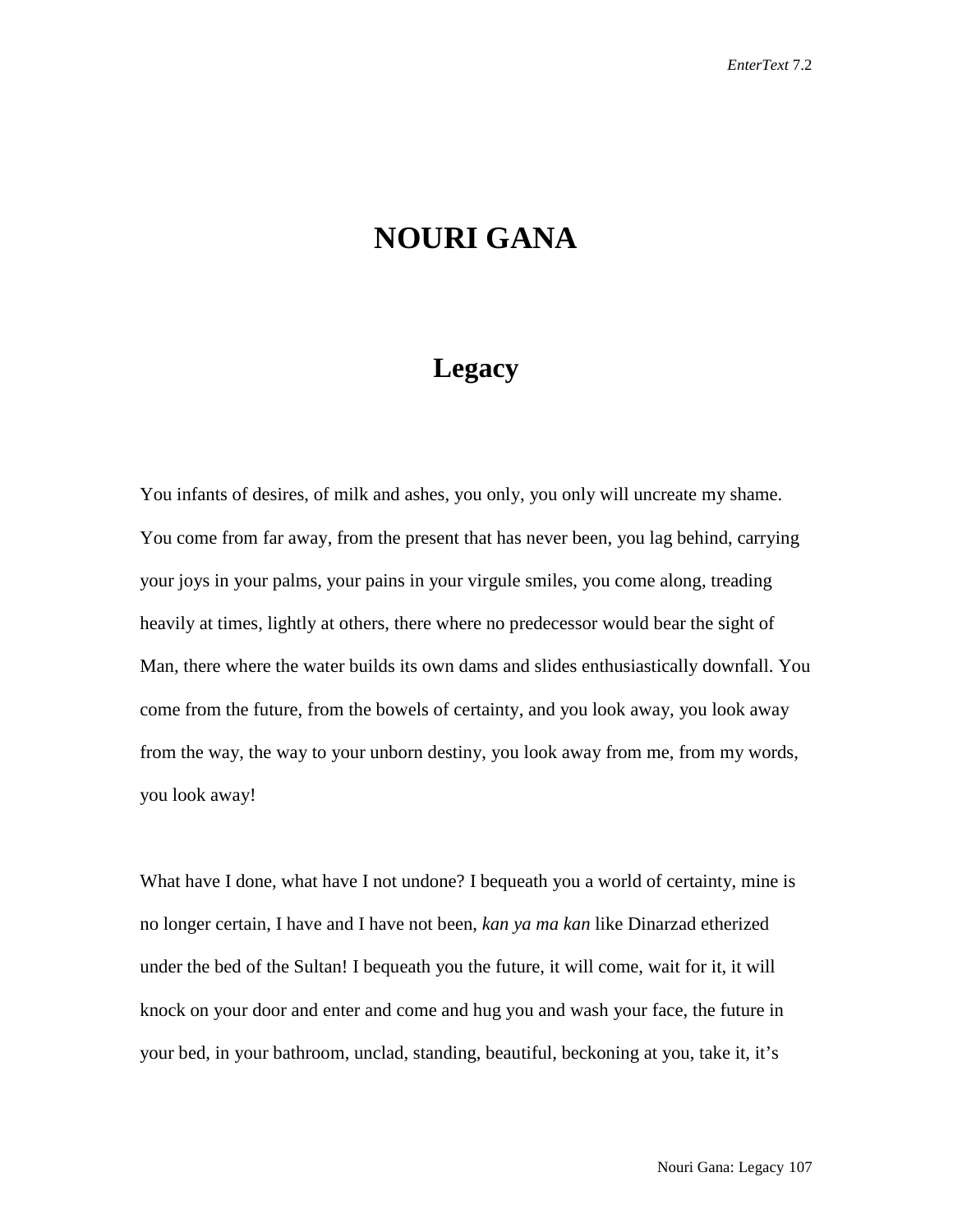*EnterText* 7.2

yours and that's my will, my promise, my passport to the other country from whose bounds I am sending my remainders.

I no longer count, I can tell you that, but you count and count the future will come, the future I bequeath you. It will come in one piece, unlike you, my fragments, my halfbaked ideas that I love and hate and wish I never met once on a hill upon a city. The future is solid, touch it, no, not too much; it is sensitive to the human touch, but it will smile in your face, as in mine, when it comes the first time, when you take it the first time, take it with measure.

Blush not my children, the future is not a woman to be conquered or a man to be raped in the vicariousness of honour and valour, no, my children, the future is not a land to be rooted out of its olive trees and natives, and transplanted by myth, a cemetery of statehood and dreams of a nation dispersed, dislocated from the past of uncertainty, the past from where I send you my remainders, no, my children, this is not what I bequeath you, no, my children, no, not my children! The future is not Rome, not Caesar, not Carthage, not their women, not their elephants, not the Spaniards, not the Indians, not what I bequeath you, I bequeath you the future. I bequeath you Palestine. Can you see the future? I bequeath the world, first, second and third. Can you now see the future?

The future where you lie, that is not the future I bequeath you, I don't lie, not the one I mentioned, not the one from which I was removed, not the one in which I have never existed, not the one that stares at me blindly, as if I were the abyss and the mirror, or the